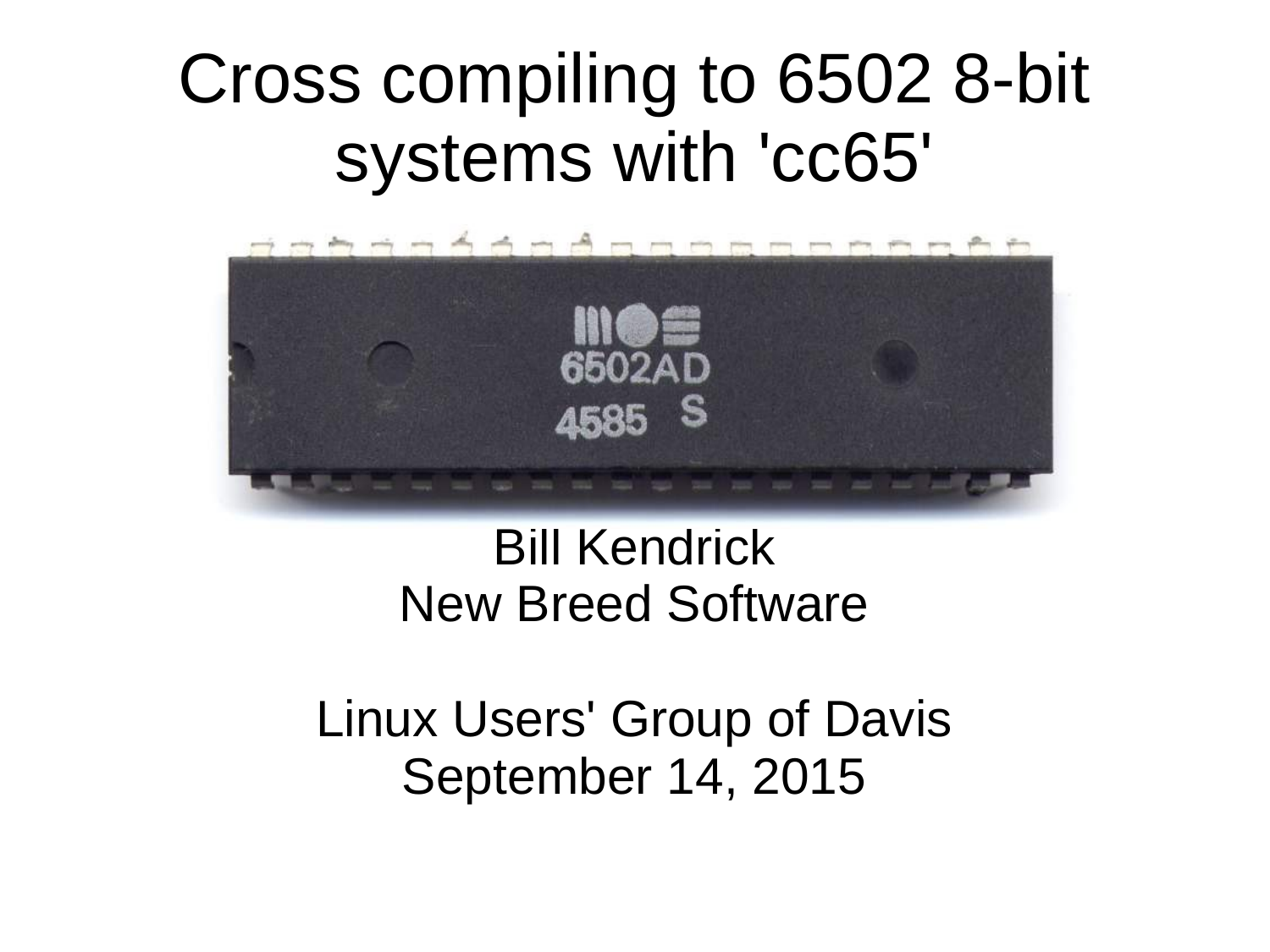# 6502, a 40 year old CPU still in use!

- An 8-bit microprocessor
- Released in 1975 by MOS Technology
	- MOS = Metal Oxide Semiconductor
	- Former Motorola employees moved to MOS to produce a lowcost CPU (alt. to 6800)
	- Lots of history:
		- [https://en.wikipedia.org/wiki/MOS\\_Technology\\_6502](https://en.wikipedia.org/wiki/MOS_Technology_6502)
		- <http://6502.org/>
- I'm not a CPU expert or historian; I'm sure some of you here know *way* more than me <looks at Steve>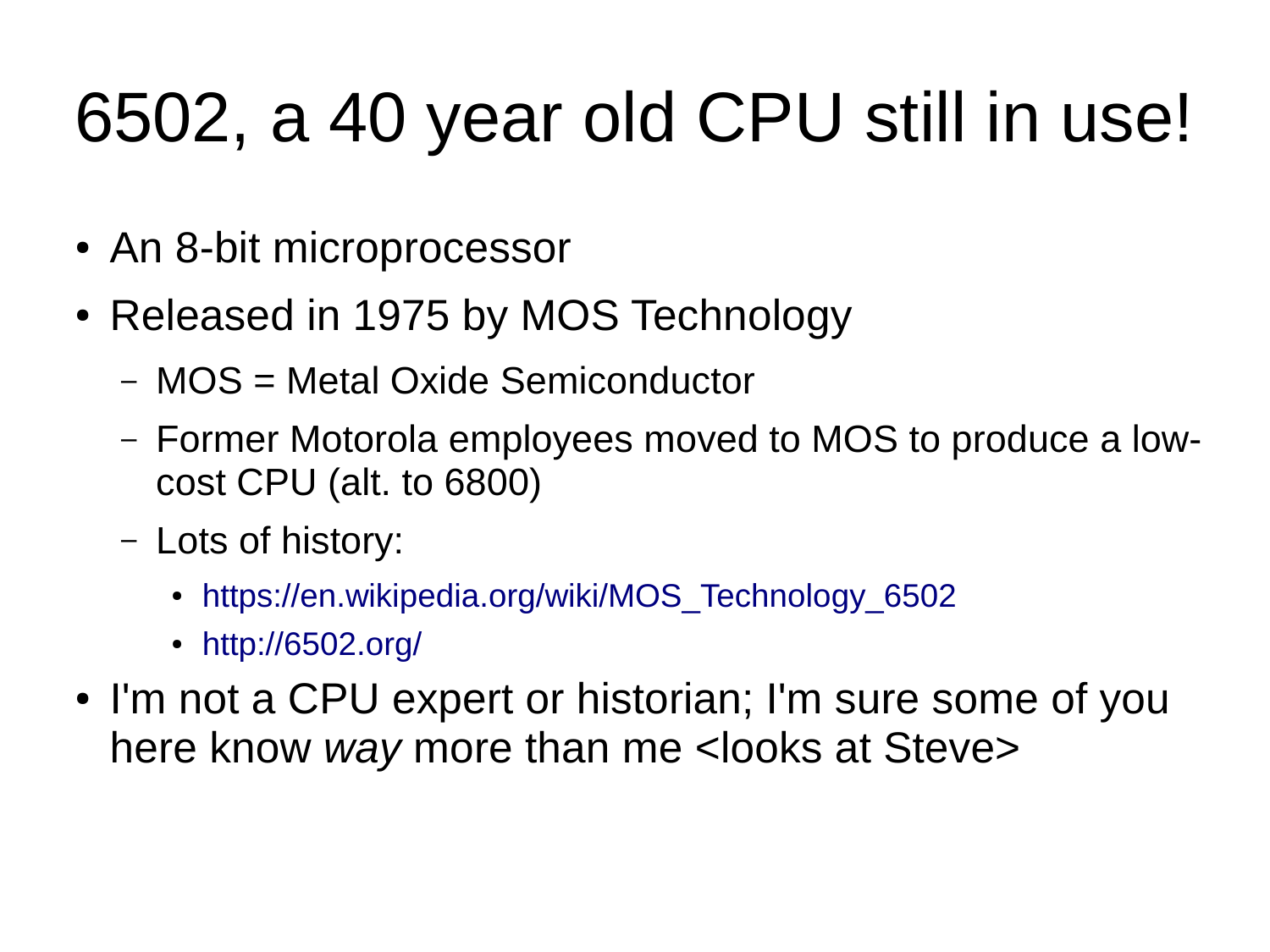## Atari VCS...

- Atari, founded in 1972, began with arcade games (Pong, Space War, etc.)
- 1977 the Video Computer System (VCS, later known as 2600) was released
	- 6502-based home video game console
	- Cartridge-based (vs. built-in) games
		- $\cdot$  (2<sup>nd</sup> to do so, but arguably industry-changer)
	- Inadverdently created 3rd-party game software industry
	- RF-based output, TV-oriented video chip (TIA, Television Interface Adapter)
	- Whopping 128 *bytes* of RAM; cart. ROMs up to 4K (w/o tricks)
	- [https://en.wikipedia.org/wiki/Atari\\_2600](https://en.wikipedia.org/wiki/Atari_2600)

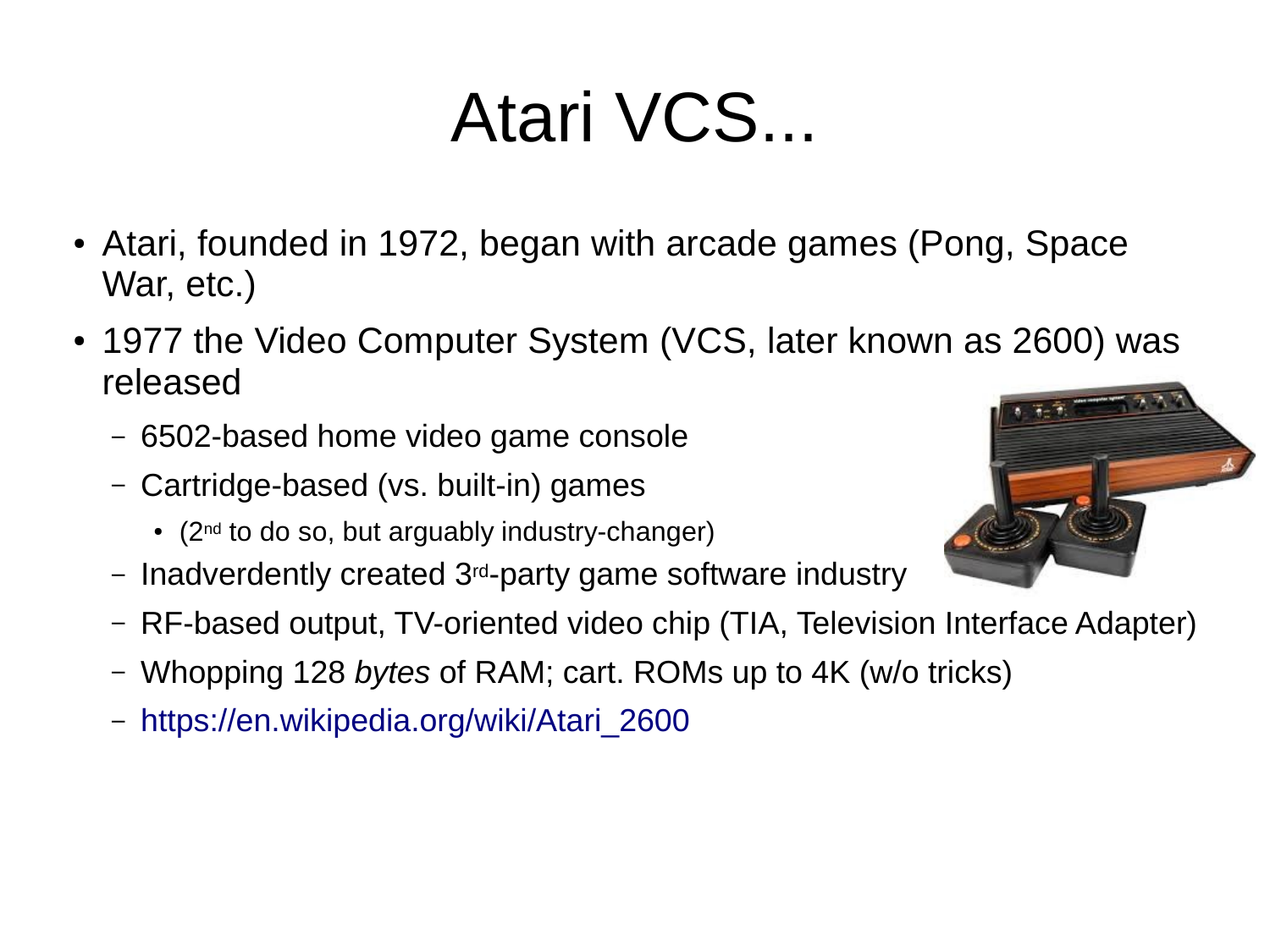# Atari 8-bits, the next VCS/2600?

- 1979, Atari 400 & 800 released
	- 6502-based home computer; up to 48KB RAM, 10KB OS ROM, BASIC on cartridge
	- "CTIA" or "GTIA" video-driving graphics chip
	- "ANTIC" video coprocessor, w/ own instruction set
	- "POKEY" I/O chip (sound, keyboard, analog-to-digital)
	- "SIO" plug-n-play, daisy-chain'able serial bus interface
		- Not as fast as parallel; designed to reduce RF output (FCC regulations; see also: aluminum encasing)
		- Disk drives, cassette drives, printers, MODEMs, etc.
		- Joe Decuir, who holds patents for SIO, worked on USB!
	- ROM-based cartridge software, too
	- [https://en.wikipedia.org/wiki/Atari\\_8-bit\\_family](https://en.wikipedia.org/wiki/Atari_8-bit_family)



- 1980s, XL and XE series of home computers (64-128KB RAM, 16KB ROM, etc.)
- 1982, Atari 5200 SuperSystem, based on 6502, GTIA, ANTIC & POKEY
	- [https://en.wikipedia.org/wiki/Atari\\_5200](https://en.wikipedia.org/wiki/Atari_5200) ← so... yes :)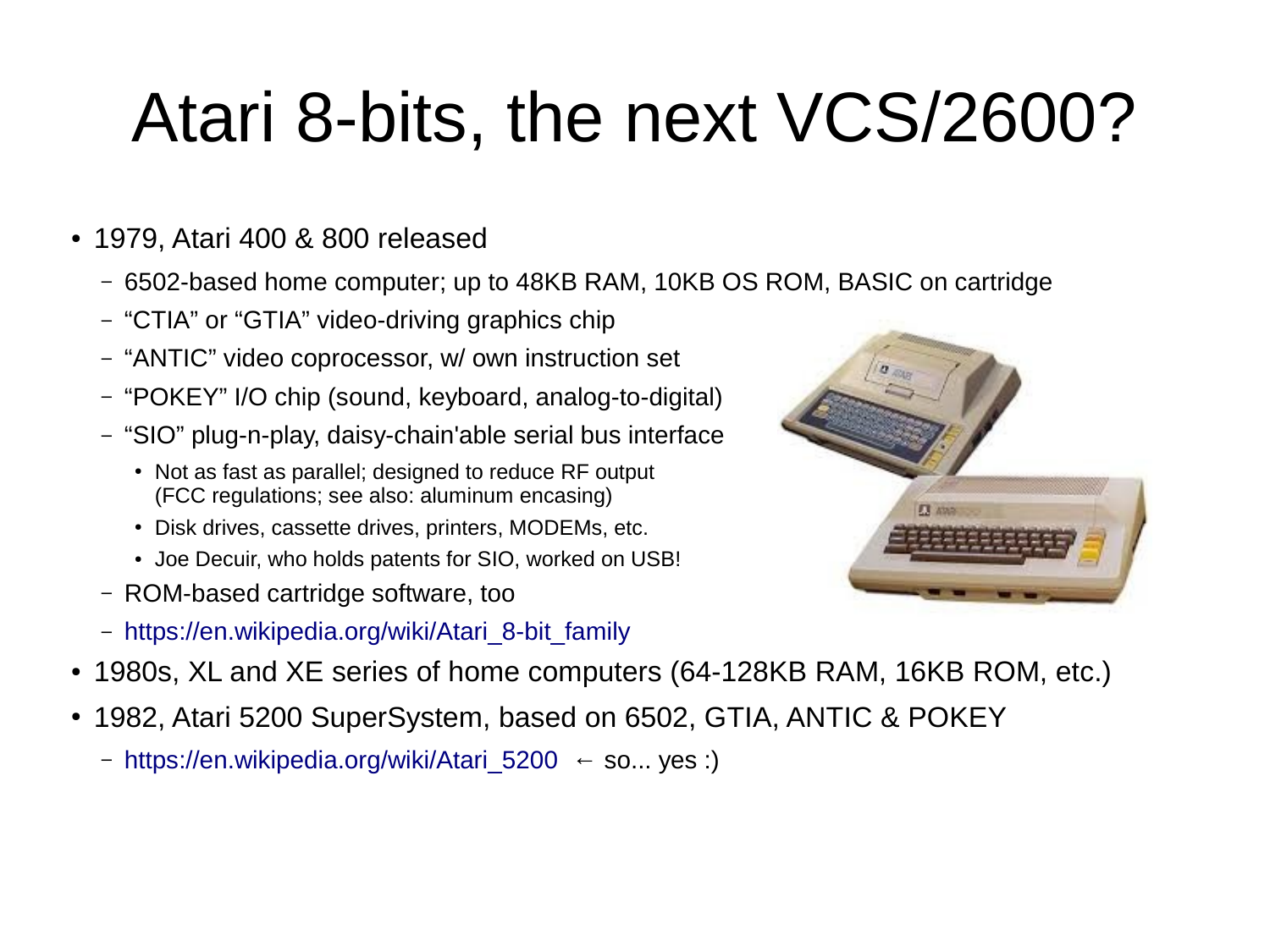# FFWD - predecessor to the Amiga!

- Jay Miner, who worked on 2600 TIA and 400/800 CTIA & ANTIC, wanted to create a 16bit, floppy-disk-based game console
	- "It's complicated" [https://en.wikipedia.org/wiki/Amiga\\_Corporation](https://en.wikipedia.org/wiki/Amiga_Corporation) <http://lowendmac.com/orchard/06/amiga-origin-commodore.html>
- ANTIC + GTIA provided:
	- 40 column, 24 row 2-color text
	- 20x12 & 20x24 colored text modes (5 colors total)
	- 40x12 & 40x24 multicolored text modes (4 colors per char.)
	- 320x192 2-color high res. graphics
	- 160x192, 160x96, 80x96 & 40x48 4-color graphics
	- 128 colors (16 hues x 16 shades), mapped to 9 palette registers (possible to get 256, too)
	- Redefinable character sets (aka fonts; also useful for tile-based graphics)
	- "Player/Missile Graphics", aka "sprites"
	- Hardware horizontal & vertical fine scrolling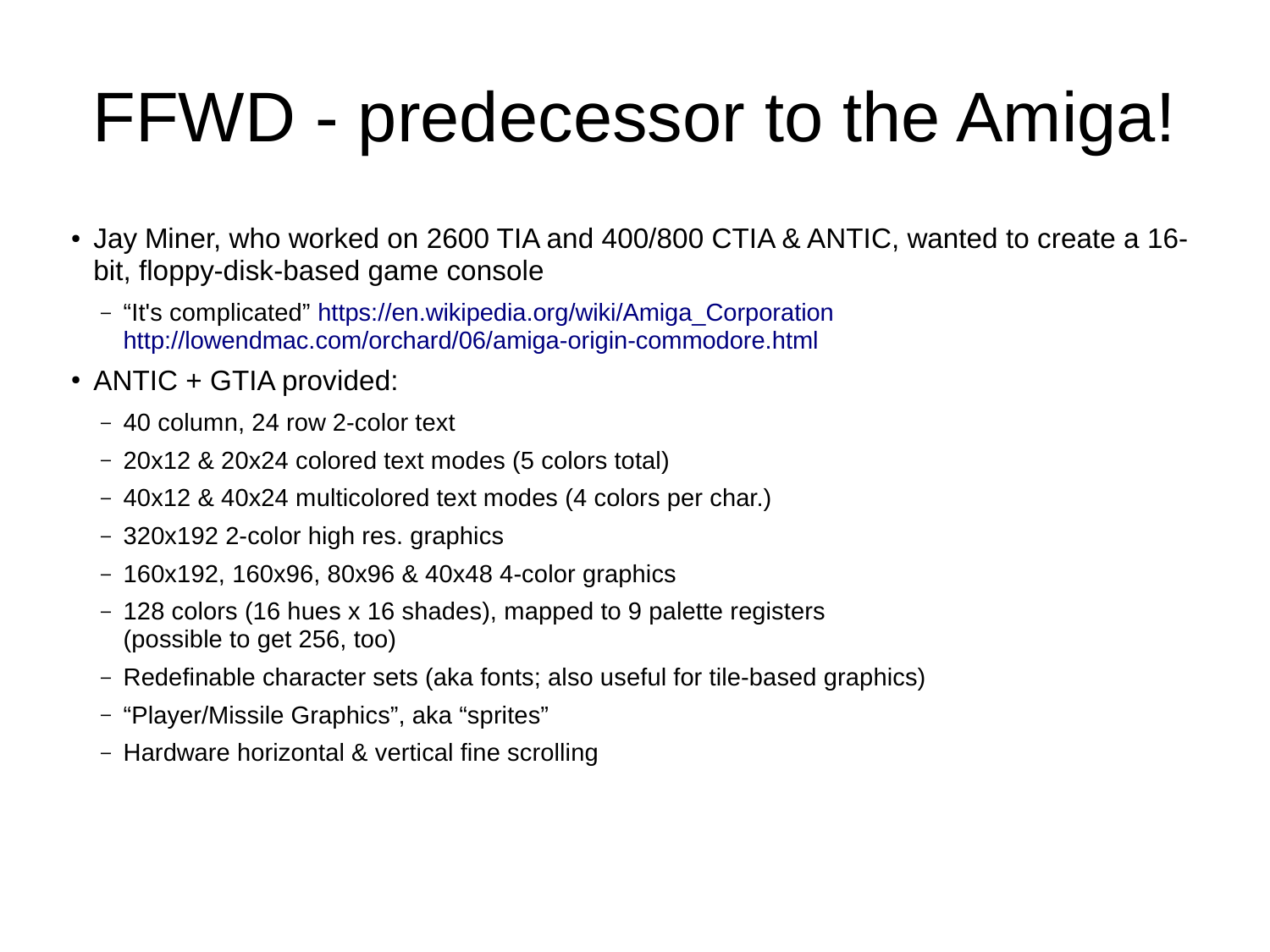# More on Atari graphics

- Normal, narrow (thick borders), and wide (overscan) playfield modes
- ANTIC's instruction set define what's on the screen:
	- What graphics mode? Where in RAM to fetch from? Enable scrolling? Call DLI? (below)
- Vertical Blank Interrupts (VBI) mainline 6502 code is interrupted...
	- Code that runs during while the CRT's electron beam returns to top left corner, to start a new frame (reasonable amount of time for code to run, and runs regularly, 60x/second (NTSC))
- Display List Interrupts (DLI) mainline 6502 code is interrupted...
	- Code that runs while beam returns to left side, as it scans (not very much time for code, but happens ~12,000x/second)
	- Useful for adjusting GTIA chip's registers, to change graphics at points down the screen (e.g., player/missile position, color registers)
- VBI & DLI are useful for fast I/O
	- Music & sfx playback. Reading mouse or Trak-Ball input device. Etc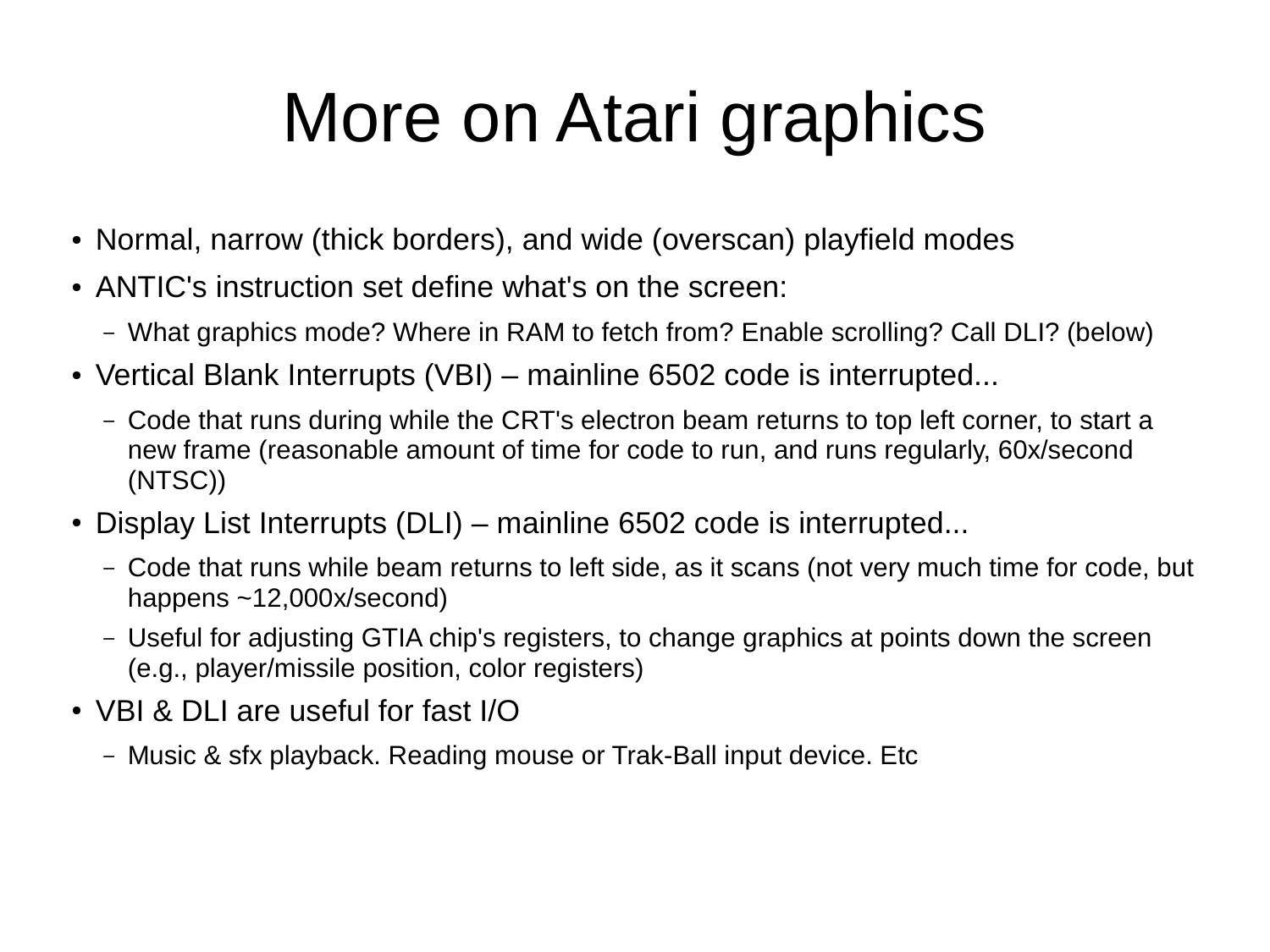#### Atari 8-bit Graphic Examples (old & new)១០០៥ច្រាប់លេ<mark>ចច្រាប់</mark>លុចចម្រុង



uorries ontu a memoru. An eteriritu of<br>oreao ano suffering became a certainty<br>for the high-born ano peasant atike. The



IVES: 5 00106 **JUMPS:** 



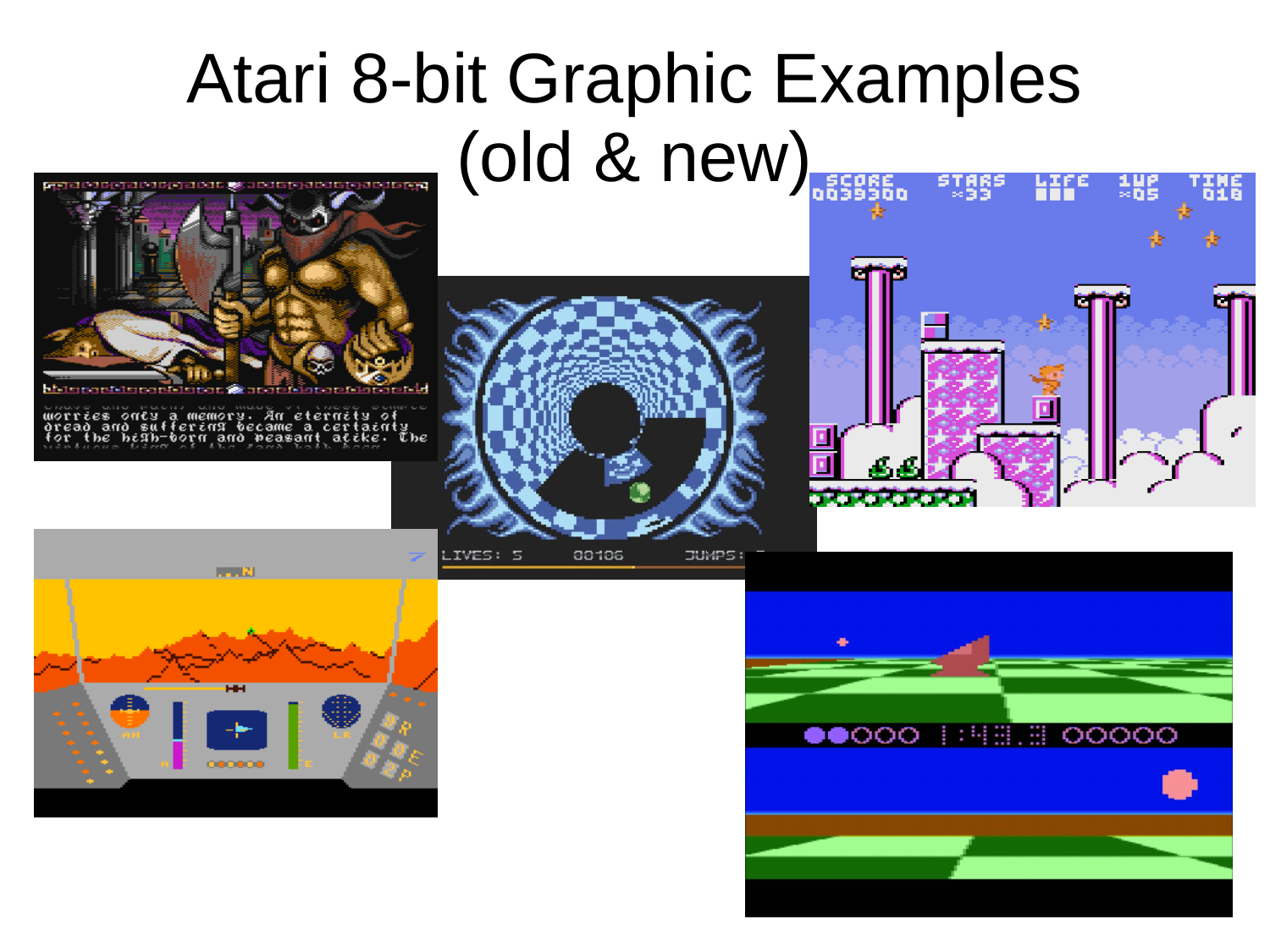## cc65; an Atari C compiler

- 1989(?), cc65 created for the Atari 8-bit (written using MAC/65 assembler on an Atari)
	- cc65: compile C source to assembly
	- ra65: assemble that into object file
	- link65: link object with C runtime, build executable
	- [http://www.umich.edu/~archive/atari/8bit/Languages](http://www.umich.edu/~archive/atari/8bit/Languages/Cc65/) [/Cc65/](http://www.umich.edu/~archive/atari/8bit/Languages/Cc65/)
- $\cdot$  1997(?), ported to UNIX
- 1999, development continued...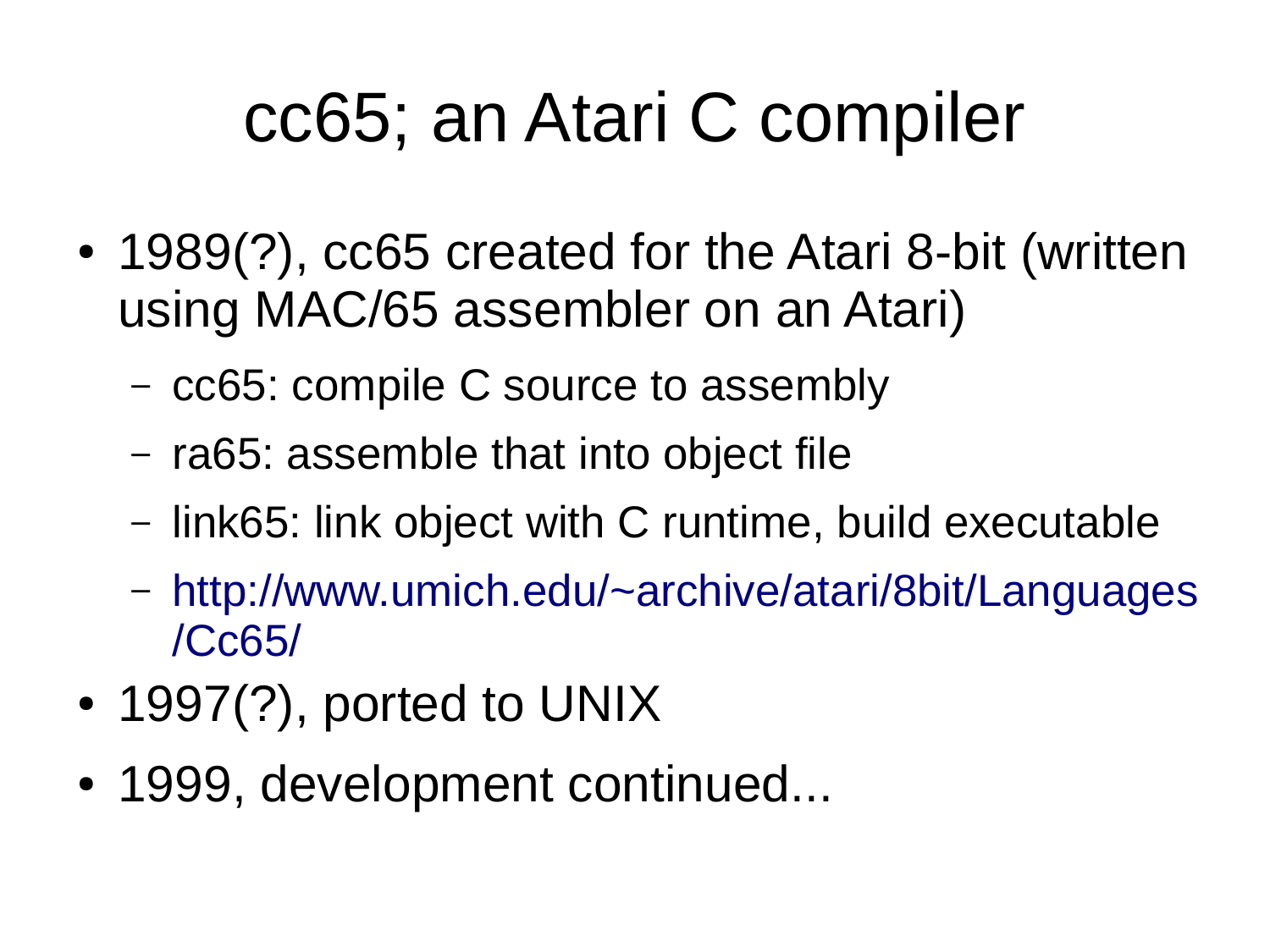# cc65: a cross-platform compiler

- Today, compiles with GNU *gcc*, runs on:
	- Linux, Windows, Mac OS X, etc.
- Targets various 6502-based platforms:
	- Apple II
	- Atari 2600, 8-bit computers, 5200, Lynx handheld
	- Commodore computers (C=64, C=128, VIC20...)
	- Nintendo Entertainment System (NES)
	- ...and more
- (new) Home: <http://cc65.github.io/cc65/>
- Wiki: <https://github.com/cc65/wiki/wiki>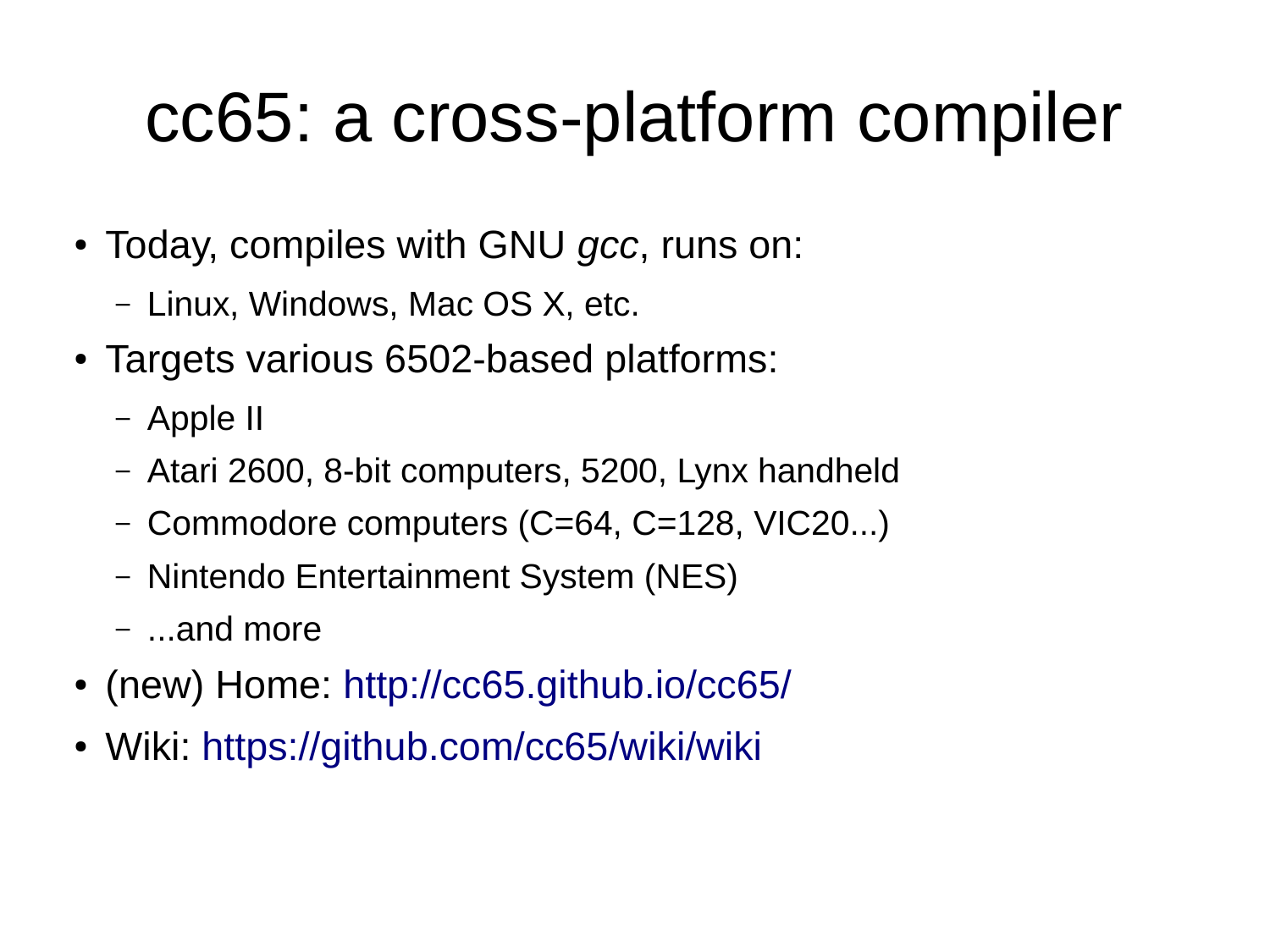# Hello, world

• hello.c: #include <stdio.h> #include <unistd.h> int main(void) { printf("hello world\n"); sleep(2); return(0); }



- Compile, assemble & link (one fell swoop, with "cl65"): \$ export CC65\_HOME=/usr/local/share/cc65/ \$ cl65 -t atari hello.c -o hello.xex
- Run in emulator:
	- \$ atari800 -run hello.xex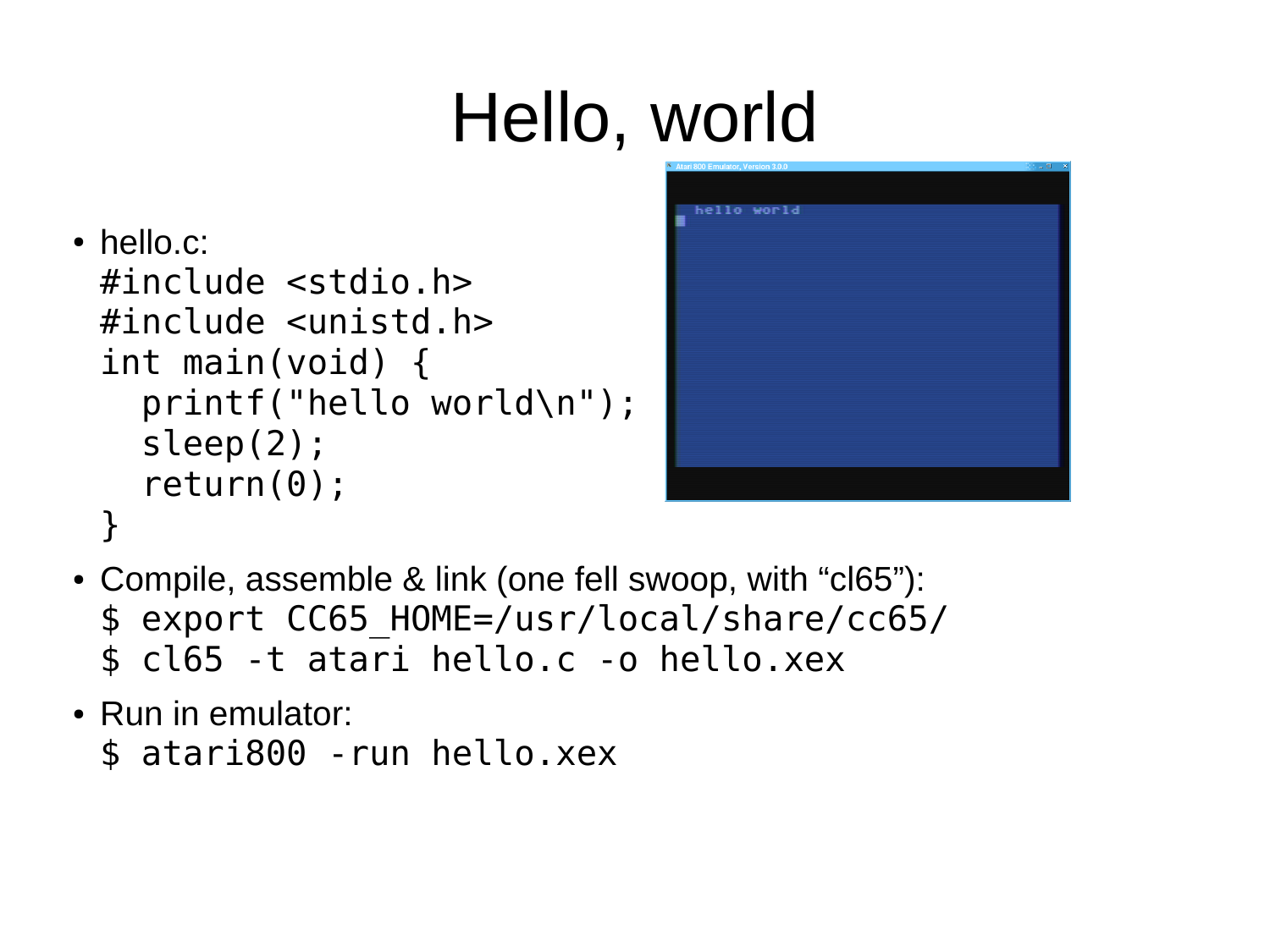## Building one step at a time

- Compile C to assembly (.c  $\rightarrow$  .s) \$ export CC65\_HOME=/usr/local/share/cc65/ \$ cc65 hello.c
- Assemble assembly to object  $(s \rightarrow .o)$ \$ ca65 hello.s
- Link object & runtime to executable  $(x \rightarrow x \rightarrow b)$ .) \$ ld65 hello.o atari.lib -t atari -o hello.xex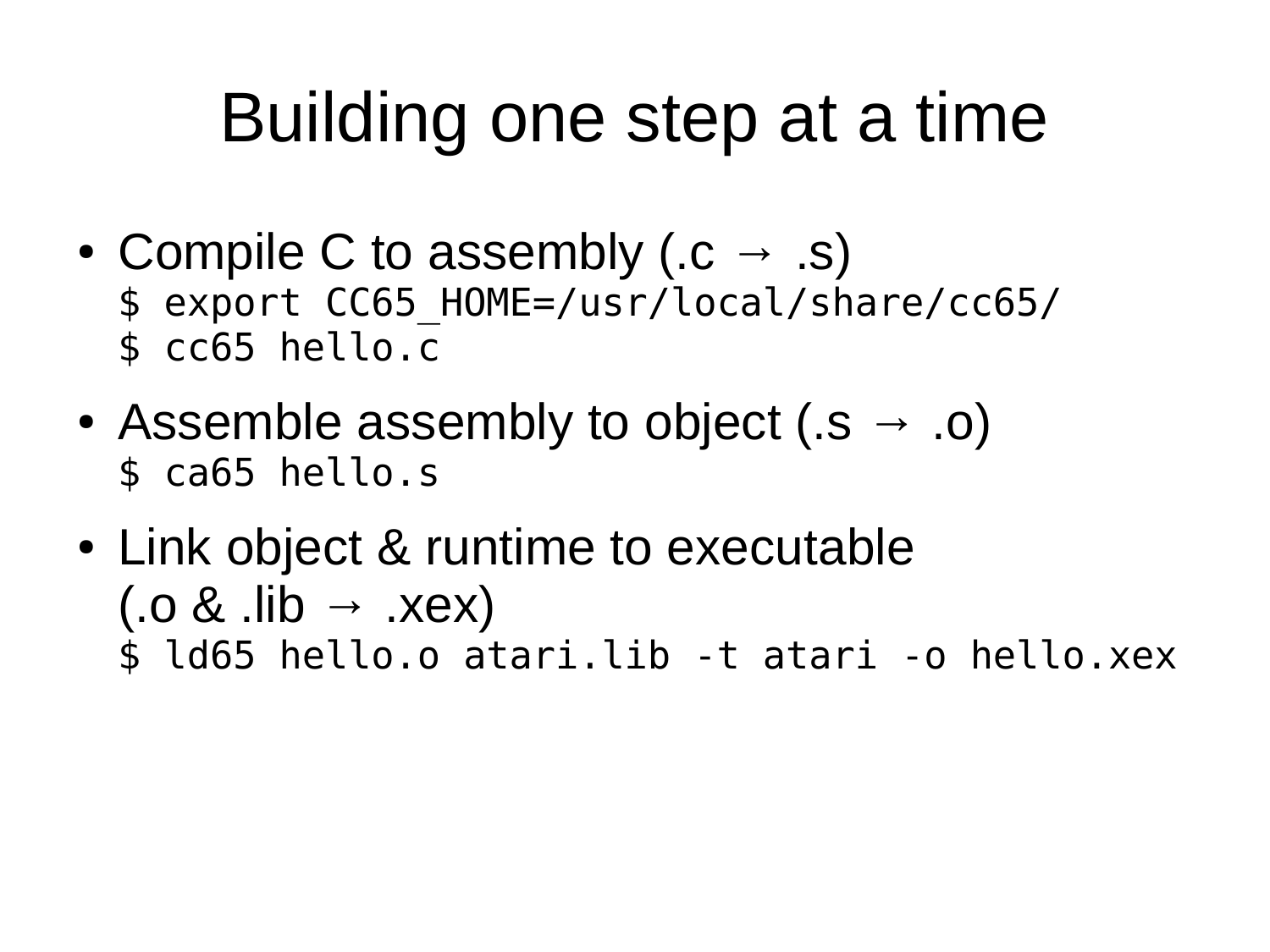## Peering inside (assembly)

| .segment                 | "RODATA"                                                                          | .proc          |
|--------------------------|-----------------------------------------------------------------------------------|----------------|
| L0003:<br>\$00           | $.$ byte $$68, $65, $6C, $6C,$<br>\$6F, \$20, \$77, \$6F, \$72, \$6C, \$64, \$0A, | .segm          |
| ; int  near  main (void) |                                                                                   |                |
| .segment                 | "CODE"                                                                            |                |
|                          |                                                                                   |                |
|                          |                                                                                   |                |
|                          |                                                                                   |                |
|                          |                                                                                   | L0001<br>.endp |

| .proc    | main: near |           |
|----------|------------|-----------|
| .segment |            | "CODE"    |
|          | lda        | #<(L0003) |
|          | ldx        | #>(L0003) |
|          | jsr        | pushax    |
|          | ldy        | #\$02     |
|          | jsr        | printf    |
|          | ldx        | #\$00     |
|          | lda        | #\$02     |
|          | jsr        | sleep     |
|          | ldx        | #\$00     |
|          | lda        | #\$00     |
|          | jmp        | L0001     |
| L0001:   | rts        |           |
| .endproc |            |           |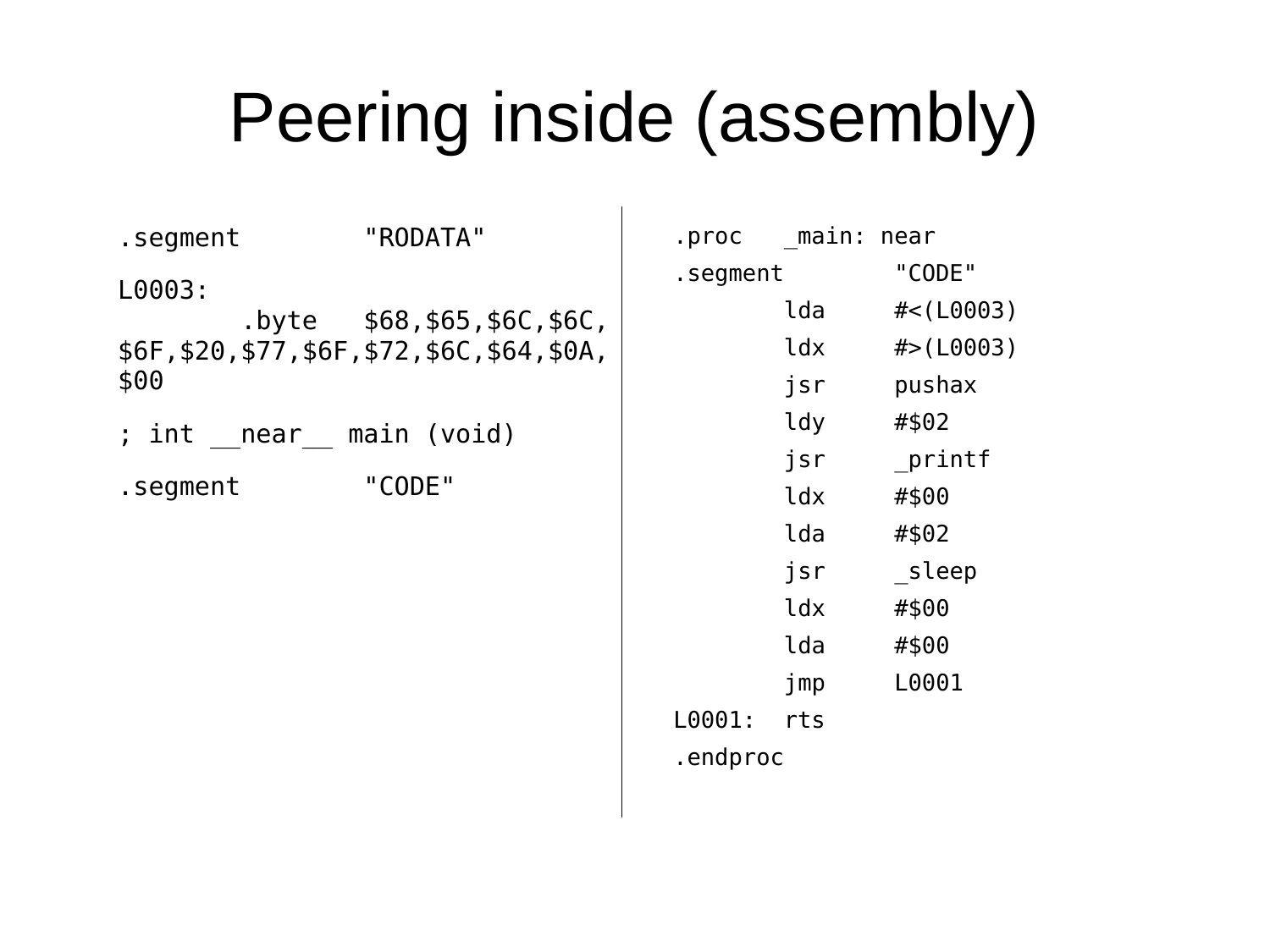# Peering inside (mapfile)

- Mapfiles contain a detailed overview of the modules used, the sizes for the different segments, and a table containing exported symbols
	- $$$ ld65 hello.o -t atari \ -o hello.xex atari.lib \
		- --mapfile hello.map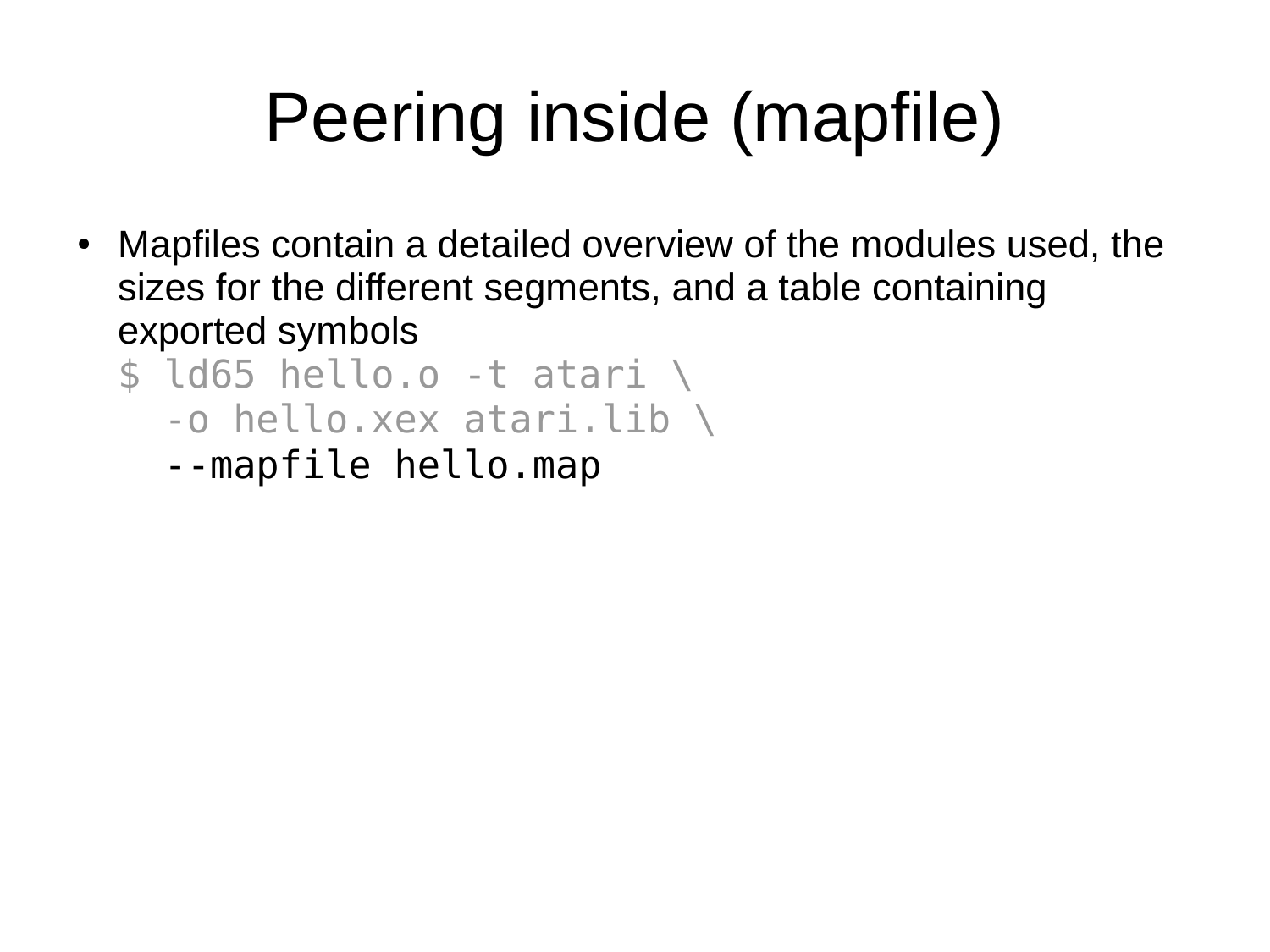#### Character Sets on Atari 128 64 32 16 8 4 2 1 . . . - - - - . . . . - - - . . . . - - - - . . . . - - - - = = ....----....######### ----....---- = 24 .....----################### ....---- = 60 ....#########----....######### ---- = 102 ....#########----....######### ---- = 102 ....*.########################## - - -* - = 126 ....########----....########---- = 102 ....----....----....----.....--- = 0

- Address 756 (0x2F4) used by OS, "Character Base Register", where ANTIC accesses (via DMA, Direct Memory Access) the values to render in text modes
- Points to a 'page' (sections of 256 (0x100) bytes of memory) where 1KB of font data is stored
	- 128 characters x 8 bytes per character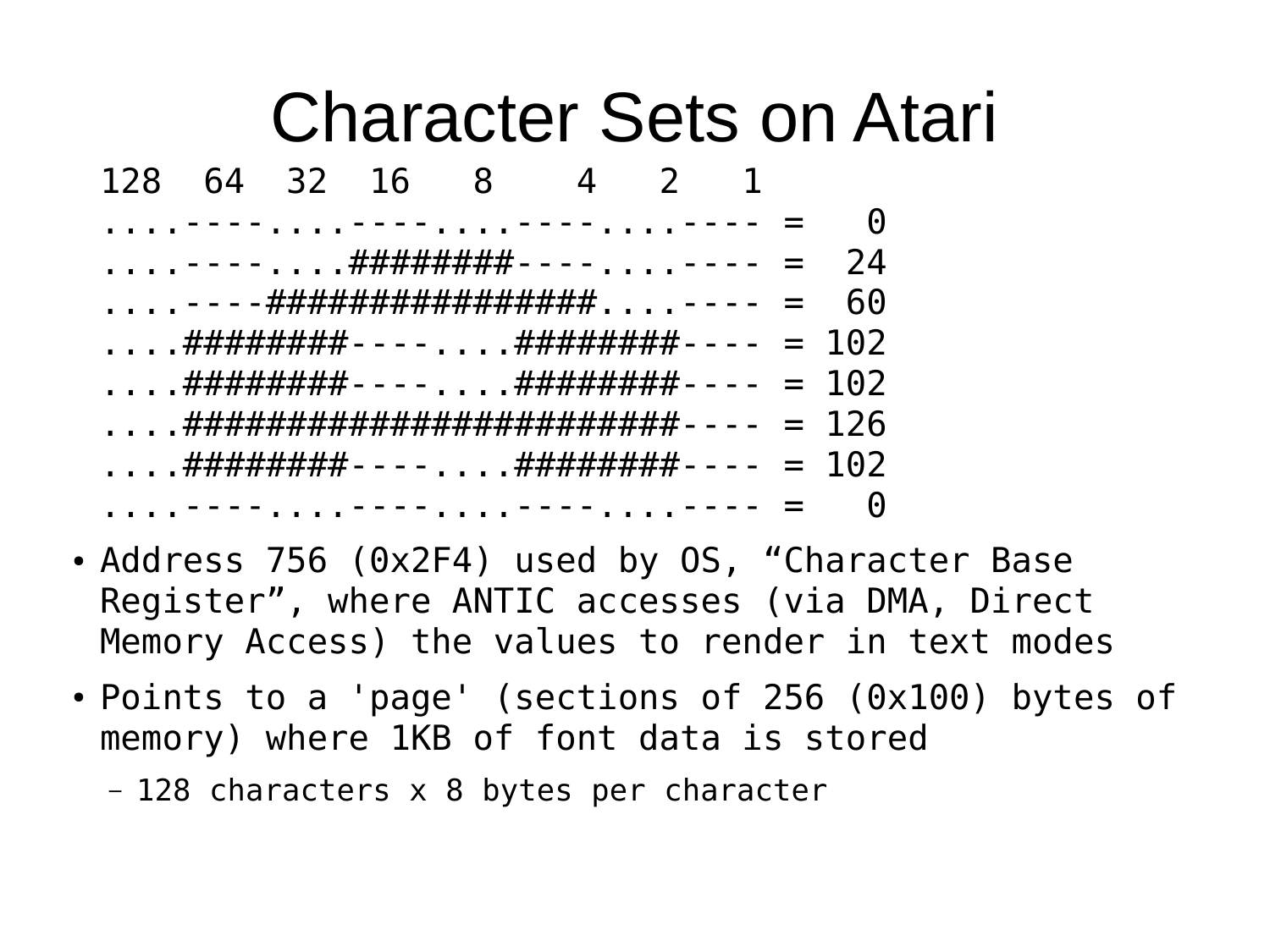#### Character Sets on Atari

- In BASIC:
	- 10 MEMTOP=PEEK(106)
	- 20 CHSET=MEMTOP-8:REM 4 pages = 1KB
	- 30 POKE MEMTOP,CHSET
	- 40 GRAPHICS 0
	- 50 POKE 756,CHSET
	- 60 CHSET=CHSET\*256:REM pages->bytes
	- 70 FOR I=0 TO 255
	- 80 POKE CHSET+I,I
	- 90 PRINT I;
	- 100 NEXT I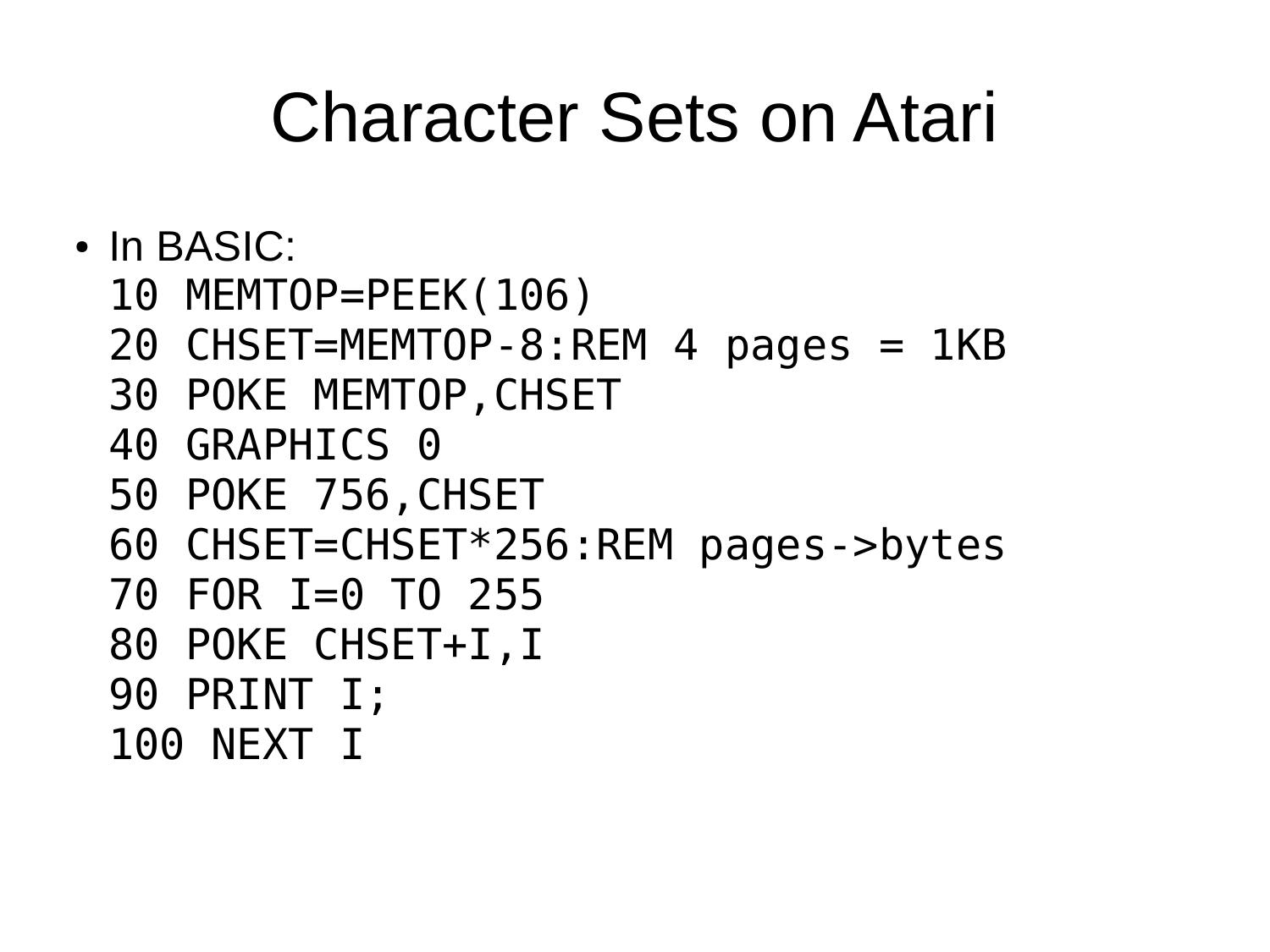# Memory Configuration

- cc65 toolset requires a memory configuration file to define the memory that is available to the cc65 run-time environment
	- <http://cc65.github.io/doc/customizing.html#s2>
	- e.g. /usr/local/share/cc65/cfg/atari.cfg
- Let's make room for a font: FONT: load = RAM, type =  $rw$ , define = yes align=\$1000;
- Include the font, in that location: #pragma data-name (push,"FONT") #include "font.h" #pragma data-name (pop)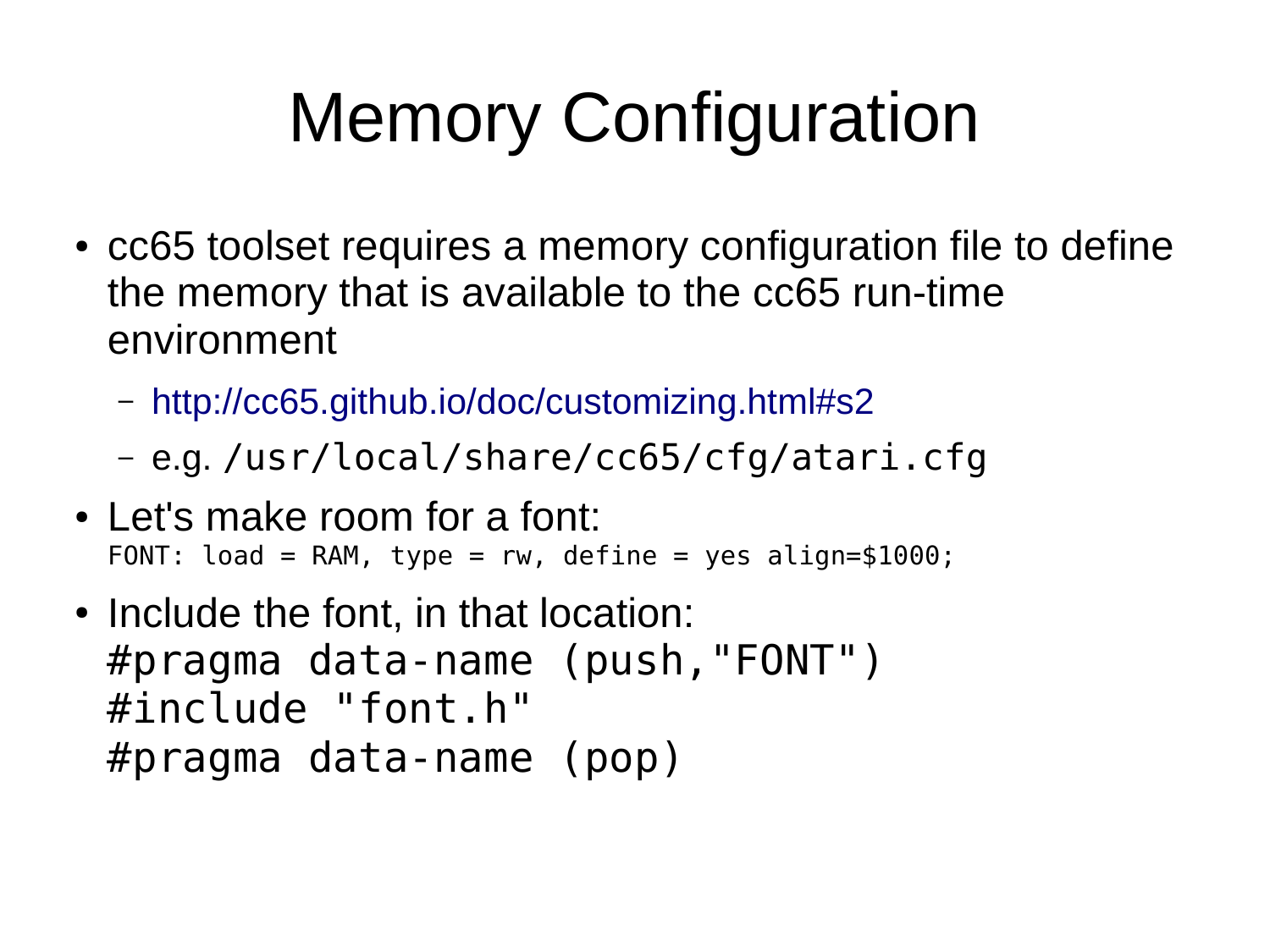### Switch to the font

- #define CHBAS  $*($ unsigned char  $*)$  0x2F4 CHBAS = ((unsigned int) &font)/256;
- Alternatively, #include <peekpoke.h> POKE(756, ((unsigned int) &font)/256);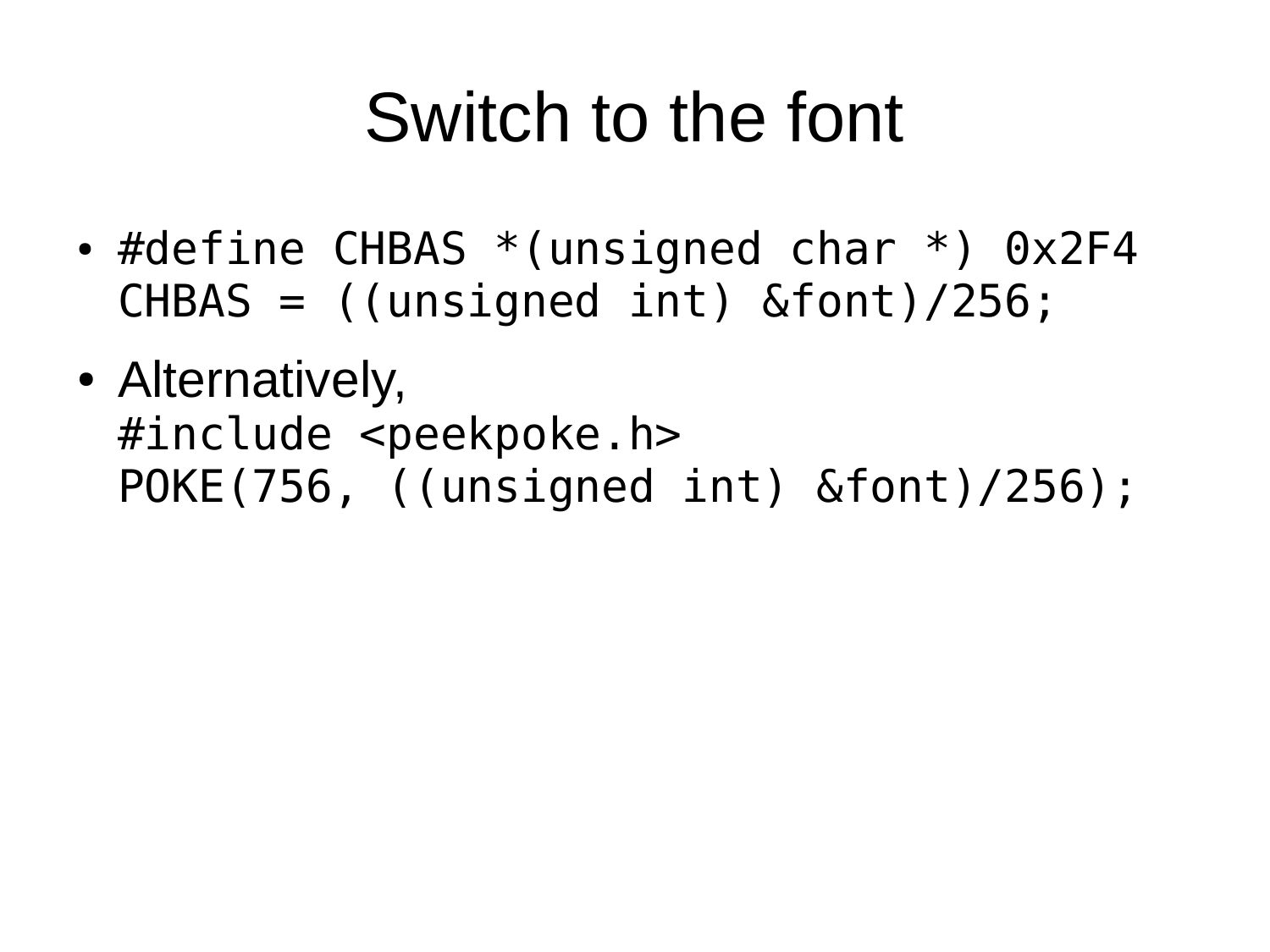# Let's Copy That Floppy!

- ATR floppy disk image format
	- Used by emulators (atari800, etc.)
	- Used with disk simulation cables & PC apps (SIO2PC, AspeQt, etc.) & stand-alone devices (SIO2SD, etc.)
	- Used with disk-emulating cartridges (MaxFlash, The!CART)
- "Franny", open source tool to manipulate Atari disk images (.atr) (there are other tools)
	- Part of "atari8" open source project <http://atari8.sourceforge.net/>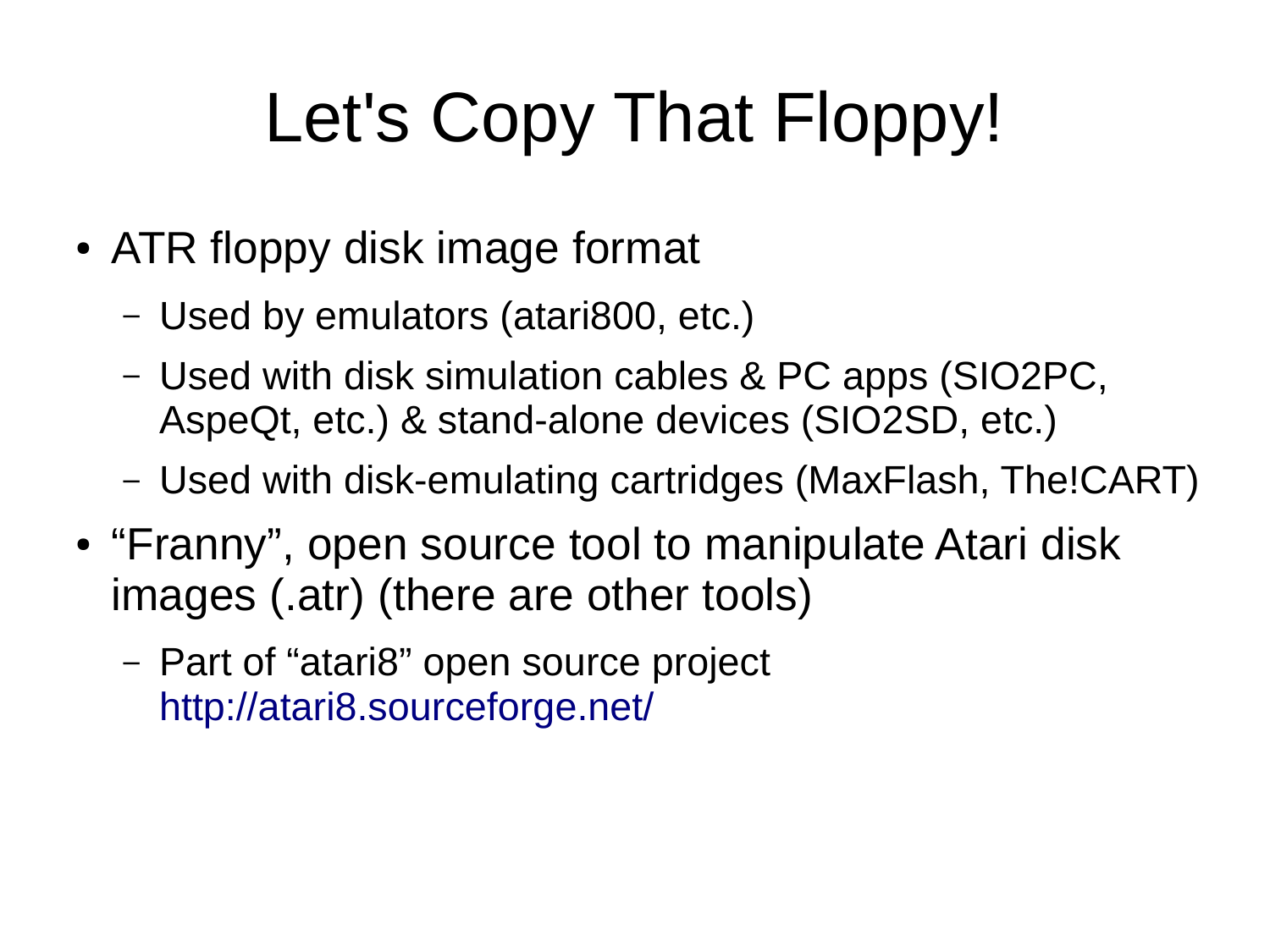# Making a Disk

- franny -C mydisk.atr -d s -f a
	- $-$  -C  $\rightarrow$  create
	- $-$  -d s  $\rightarrow$  sector size: single density
	- $-$  -f a  $\rightarrow$  filesystem type: Atari DOS 2.x
- franny -F mydisk.atr
	- $-$  -F  $\rightarrow$  format
- franny -A mydisk.atr -i hello.xex -o HELLO.EXE
	- $-$  -A  $\rightarrow$  add file
	- $-$  -i → input (source) local file
	- $\sim$  -o  $\rightarrow$  output (destination) filename in disk image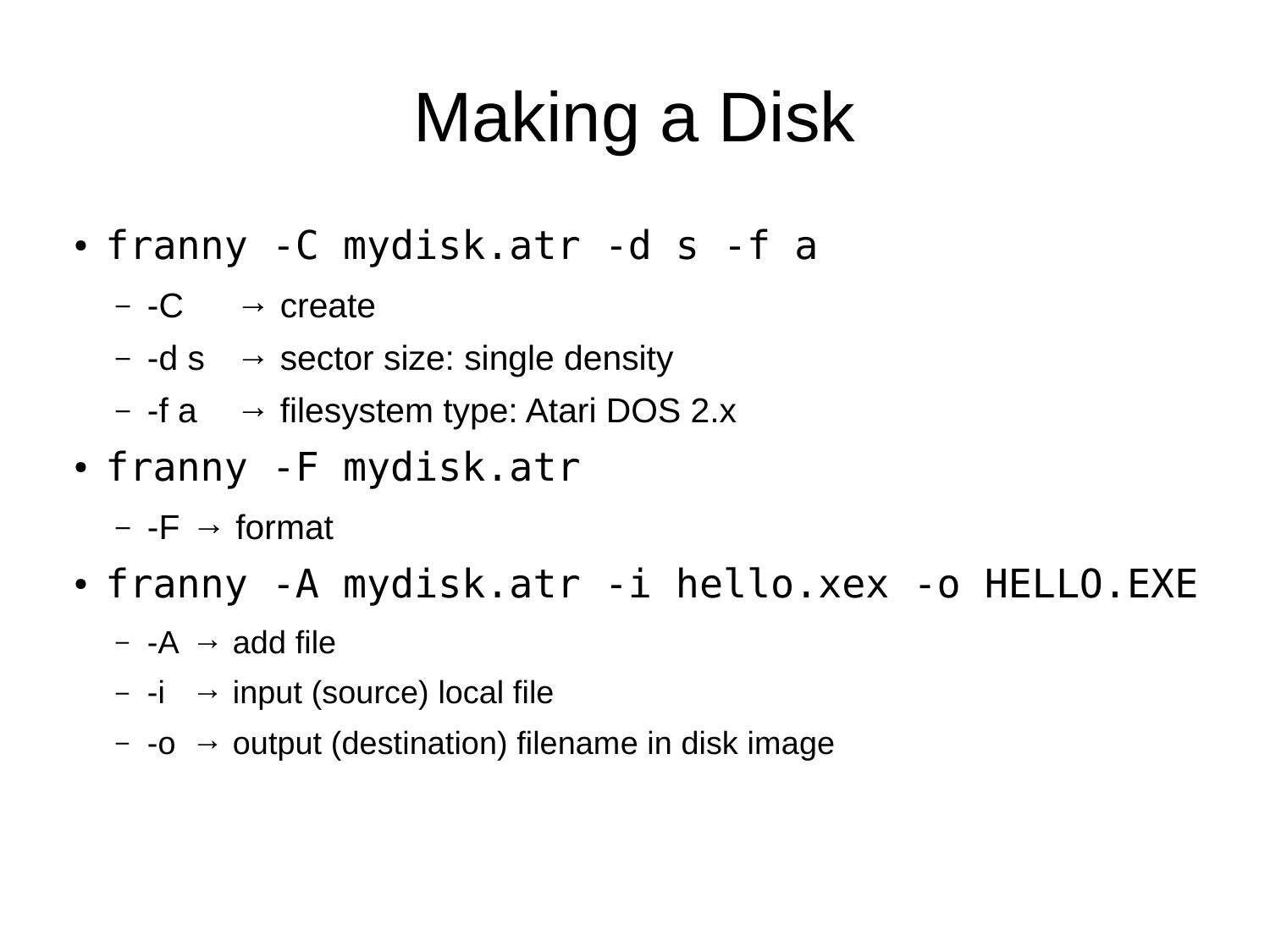## But that's not bootable :(

- atari800 bootable.atr mydisk.atr
- Run your "HELLO.EXE" off of drive 2, e.g. in Atari DOS or MyDOS:
	- [L]oad Memory
	- D2:HELLO.EXE [Return]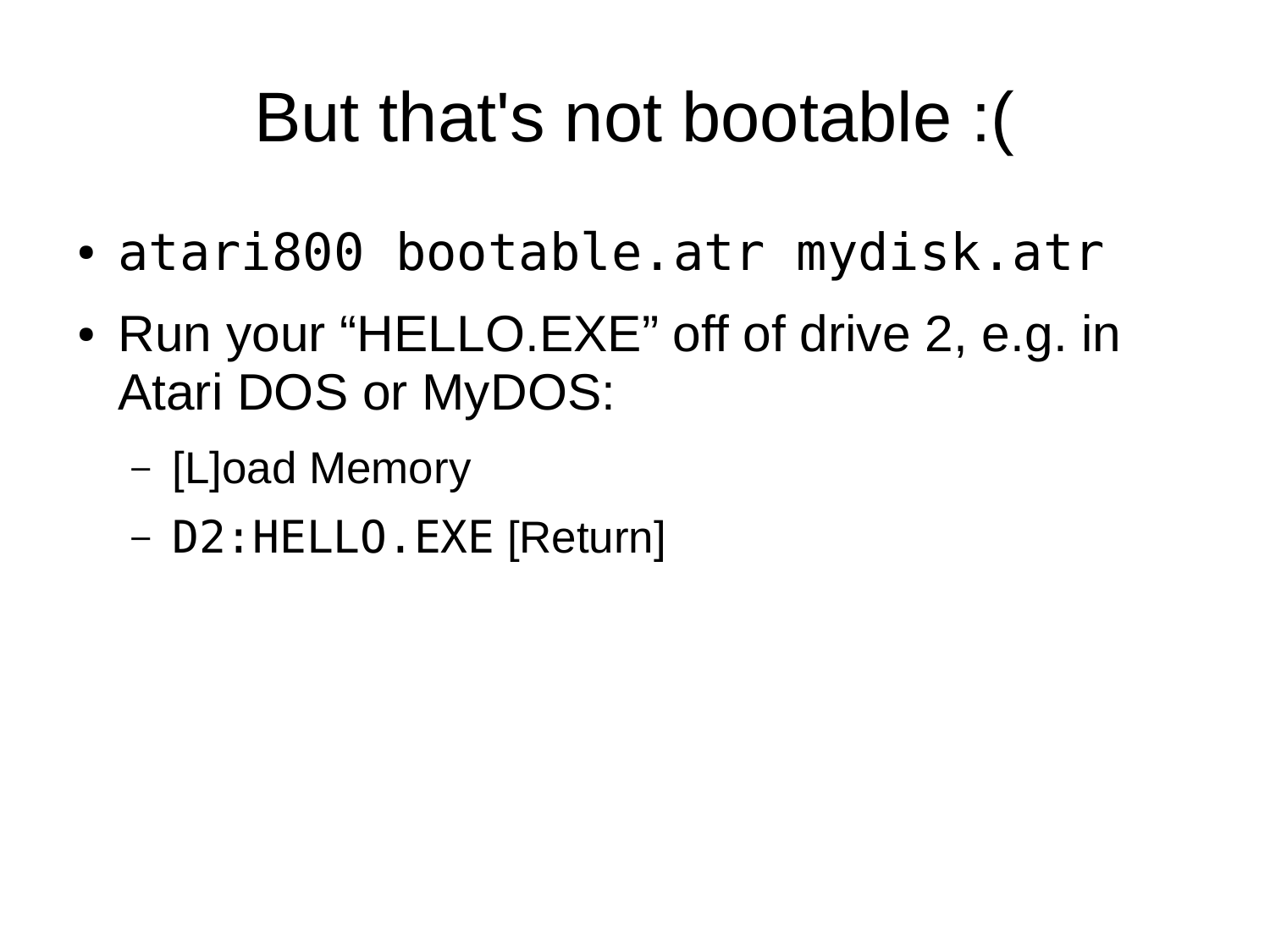# Bill's Crazy Hack to Make Boot Disk

- Take a MyDOS bootable disk image
- Use "xxd(1)" to extract the first 3 sectors into a file
	- Single density:  $128 \times 3 = 384$  bytes (0x180)
- Use Franny or an emulator (e.g., atari800's "H:" device to read/write to host filesystem) to extract "DOS.SYS" (bootable)
- Insert this step after "franny -F" to format your new disk image:
	- $-$  ( cat first3sectors.xxd ; xxd  $-$  s 0x180 mydisk.atr )  $\backslash$ | xxd -r > mydisk2.atr
		- $\bullet$  -s  $\rightarrow$  seek (skip 384 bytes)
		- -r  $\rightarrow$  revert (from the combined cat & xxd dumps, back into a binary file)
- "franny ... 0 AUTORUN.SYS" (Atari DOS) or "franny … -O HELLO.AR0" (MyDOS)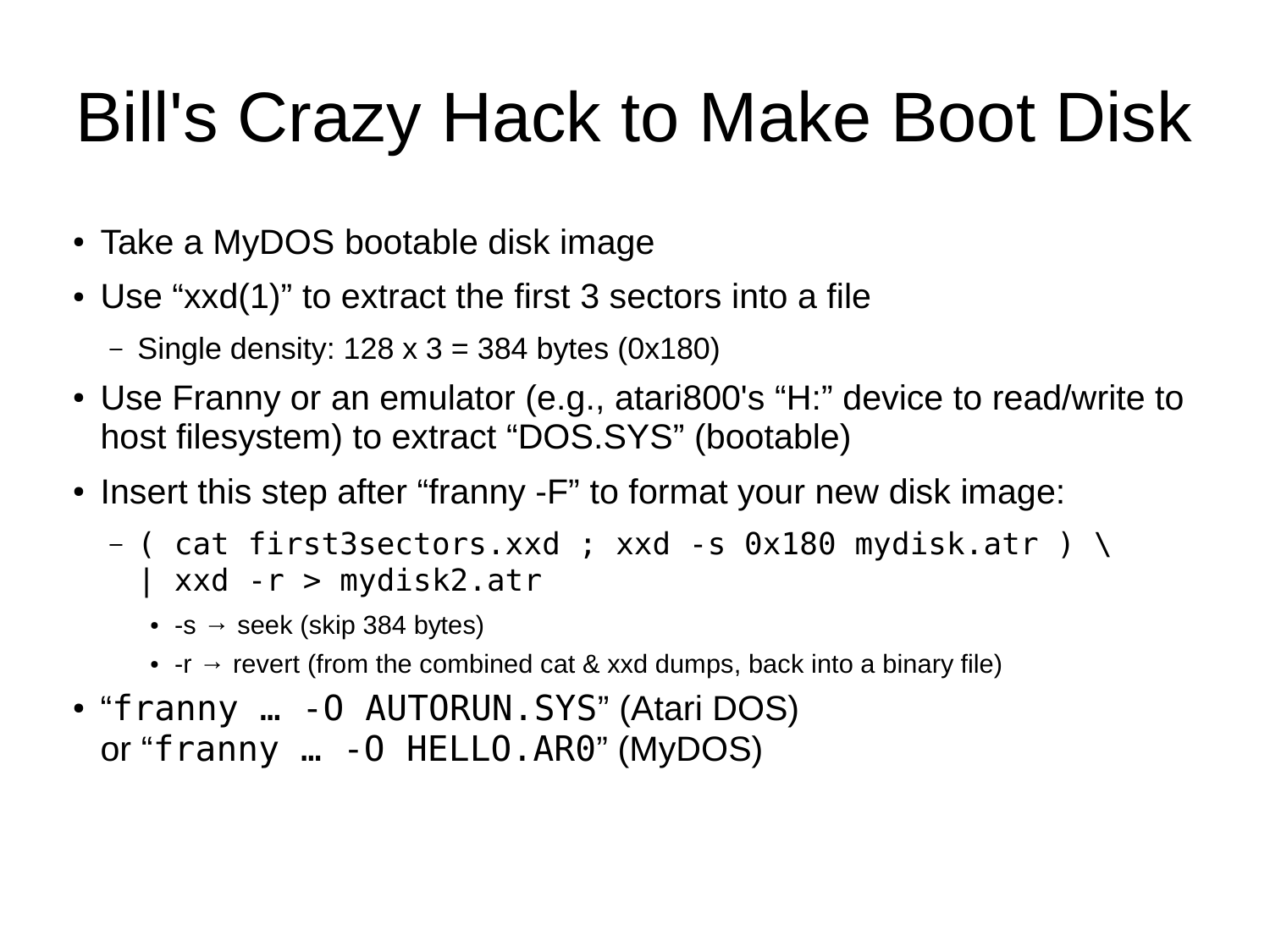### Some room to load

- In the .cfg file:  $GFX:$  load = RAM, type =  $rw$ , define = yes;
- In the .c source: #pragma bss-name ("GFX") unsigned char gfx[1024];
- $\bullet$  (see hello.3)
- The empty space *isn't* stored in the executable file!